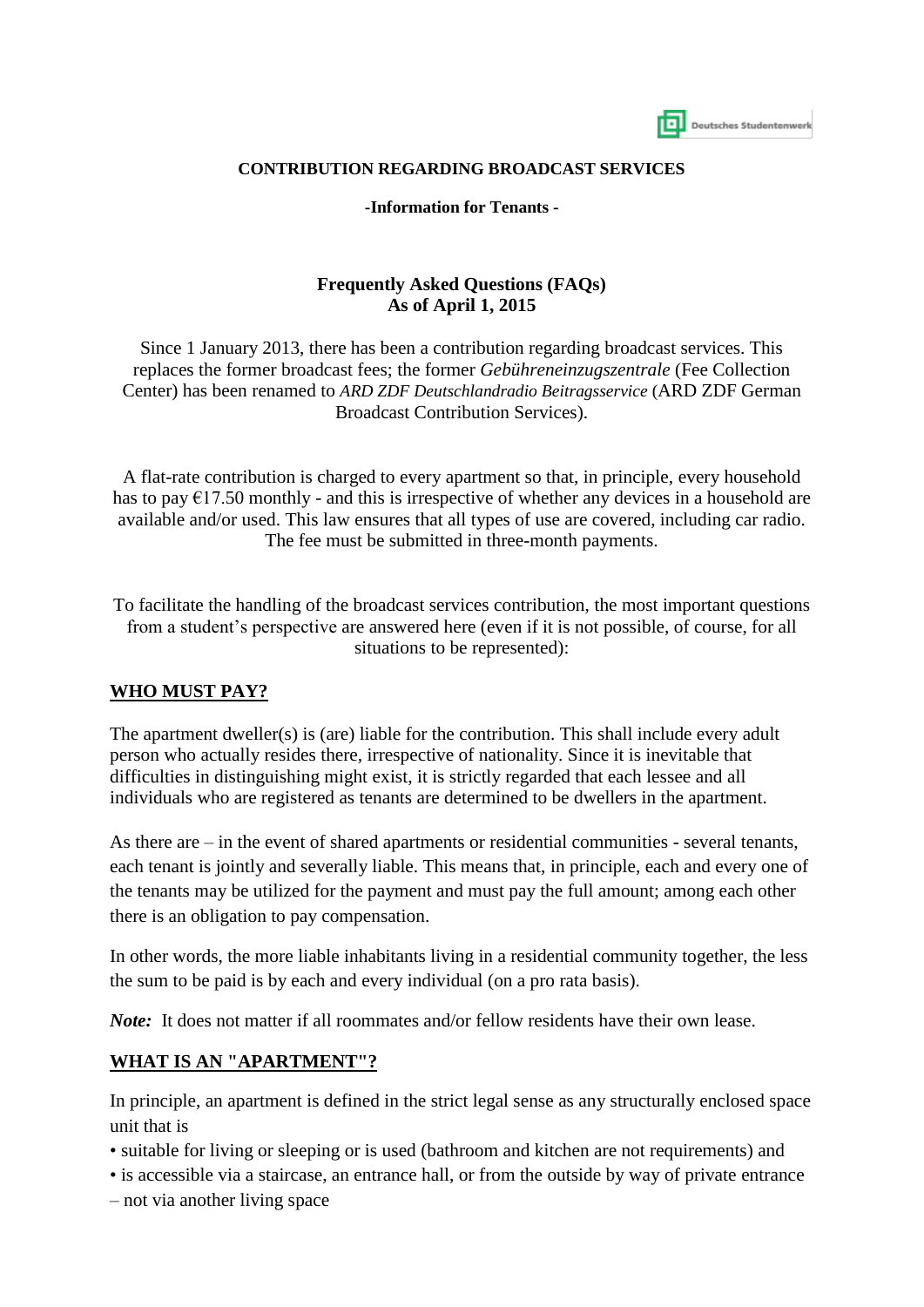# **ARE APARTMENTS IN STUDENT DORMITORIES TO BE CONSIDERED "APARTMENTS" WHEN MAKING PAYMENT?**

That depends. The following is to be distinguished:

**Single apartments** are considered individual housing when their way of access departs from a publically accessible corridor, regardless of whether they have a private bathroom or kitchen. Here, every single tenant must pay  $\epsilon$ 17.50 monthly.

*Exception:* Recipients of federal financial aid have the possibility to exempt themselves from the responsibility of paying.

**Group homes and residential communities or double apartments** are usually recognized in each case as an apartment. According to the principle "One apartment, one contribution", only one person must pay, no matter how many people live there.

It is hereby stated that:

• For each shared apartment, an adult person must be registered and must pay the contribution. The residential community itself may decide by itself who that person should be. All other inhabitants who are possibly still registered, you can (and should!) deregister.

• It may also be the case that an entire residential community happens to be exempt. Namely, this may occur when all inhabitants are qualified for federal financial aid exemption (*BaföG,*  in the case of Germans). In this event, it does not matter who registers under the apartment and deals with the application for exemption.

• In the case that only some tenants meet the conditions for exemption must, then only the other tenants must pay the contribution; the principle of joint and several liability again applies. In the instance, for example, that only one person does not meet the exemption, he or she is unfortunately unlucky in this event and must register and pay the broadcasting contribution for the (complete) apartment.

**Rooms as part of a "corridor community" (***Flurgemeinschaft***)** i.e., single apartments with a shared kitchen, shared bathroom(s) and a floor access door are generally deemed by the Fee Collection Center as a contributory apartment. The Administrative Court (*Hamburger Verwaltungsgericht*) is responsible for the initial (but not the final, legally binding) judgement on this. Ultimately, however, it can depend on the individual case...

*Tip*: It is a worthwhile attempt to first indicate the particular floor as only an "apartment". However, you should not rely on this; as a precaution, privately lay aside  $\epsilon$ 17.50 per month until the Fee Collection Center later officially acknowledges each floor as an "apartment".

> Rule of Thumb: Rooms of a student dormitory are designed so that when they resemble a private or shared apartment, only one contribution is required to be paid!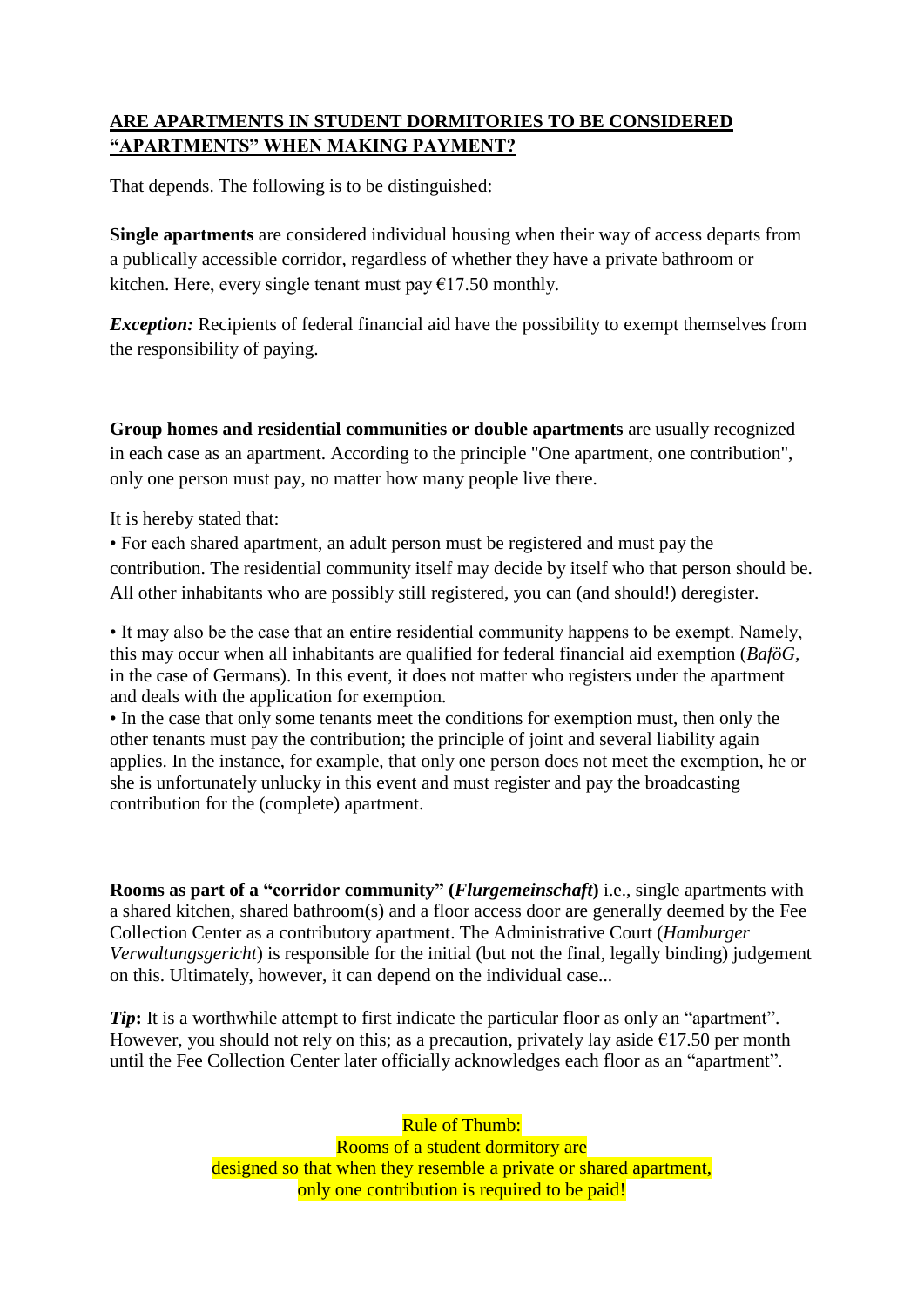# **CAN I BE EXEMPTED FROM THE CONTRIBUTION?**

Yes! People eligible for social services - in particular, federal financial aid (*BAföG*, in the case of Germans) - may be exempted from the duty to pay upon the submission of an application. The exemption shall also be for spouses and officially registered civil partners; in the case of unmarried couples living together, when only one person is exempt from the obligation to contribute, the other person is asked by the Fee Collection Center to submit payment.

*Note*: The exemption and reduction options are listed exhaustively in § 4 of the Broadcast Services Treaty (*RBStV*). In some rare instances, you may also be exempted in the event of a so-called "hardship case". This applies in particular to those who do not receive federal financial aid because they exceed the demand limit, though only by less than  $\epsilon$ 17.50.

### **HOW CAN I EXEMPT MYSELF FROM THE CONTRIBUTION REQUIREMENT?**

The application for exemption must be made in writing. An online form is available at www.rundfunkbeitrag.de that guides you step-by-step through the application. At the end of entry, the form must be printed and signed, and the required proof must be included (e.g., the current federal financial aid form (*BAföG*) in the original or certified copy ) by post to ARD ZDF Deutschlandradio Beitragsservice in 50656 Köln; for anyone who lives in a residential community, the names of all roommates and housemates must be included.

#### **CAN I EXEMPT MYSELF WHEN MY ROOM AT THE STUDENT APARTMENTS IS MERELY A SECONDARY RESIDENCE OF MINE?**

No. The contribution is paid per apartment and not per person; if you have several apartments, you also pay in principle several times.

#### **ARE INTERNATIONAL STUDENTS EXEMPT?**

No. There are no special rules for foreign students, not even for scholarship holders or students in exchange programs (e.g., Erasmus).

### **WHO MUST PAY IN RESIDENTIAL COMMUNITIES, AND WHAT DOES "JOINTLY AND SEVERALLY LIABLE" MEAN?**

The liable residents of residential communities are considered "jointly and severally" liable. This means that the broadcast contribution may be required - though only once, nevertheless completely - by any resident. Whoever "draws the unlucky card" and is thus forced to pay may then ask the other housemates for their share. However, this person must be "chasing" the money and, in the worst case, pay for what is missing. It becomes more complicated when a floormate is exempt (e.g., by way of federal financial aid) from the obligation to contribute and thus cannot be relied upon.

*Example:* Consider a residential community consisting of four adult students, one of whom receives some type of federal financial aid (*BAföG*). In this case there are three contributory people in the apartment. Of these three, one will be decided upon to pay the contribution – the full amount. Now this same individual can demand  $\epsilon$  5,83 (one third of  $\epsilon$ 17.50) from the other two contributory residential community members - but only from these two, as the federal financial aid (*BAföG*) recipient is exempt anyway.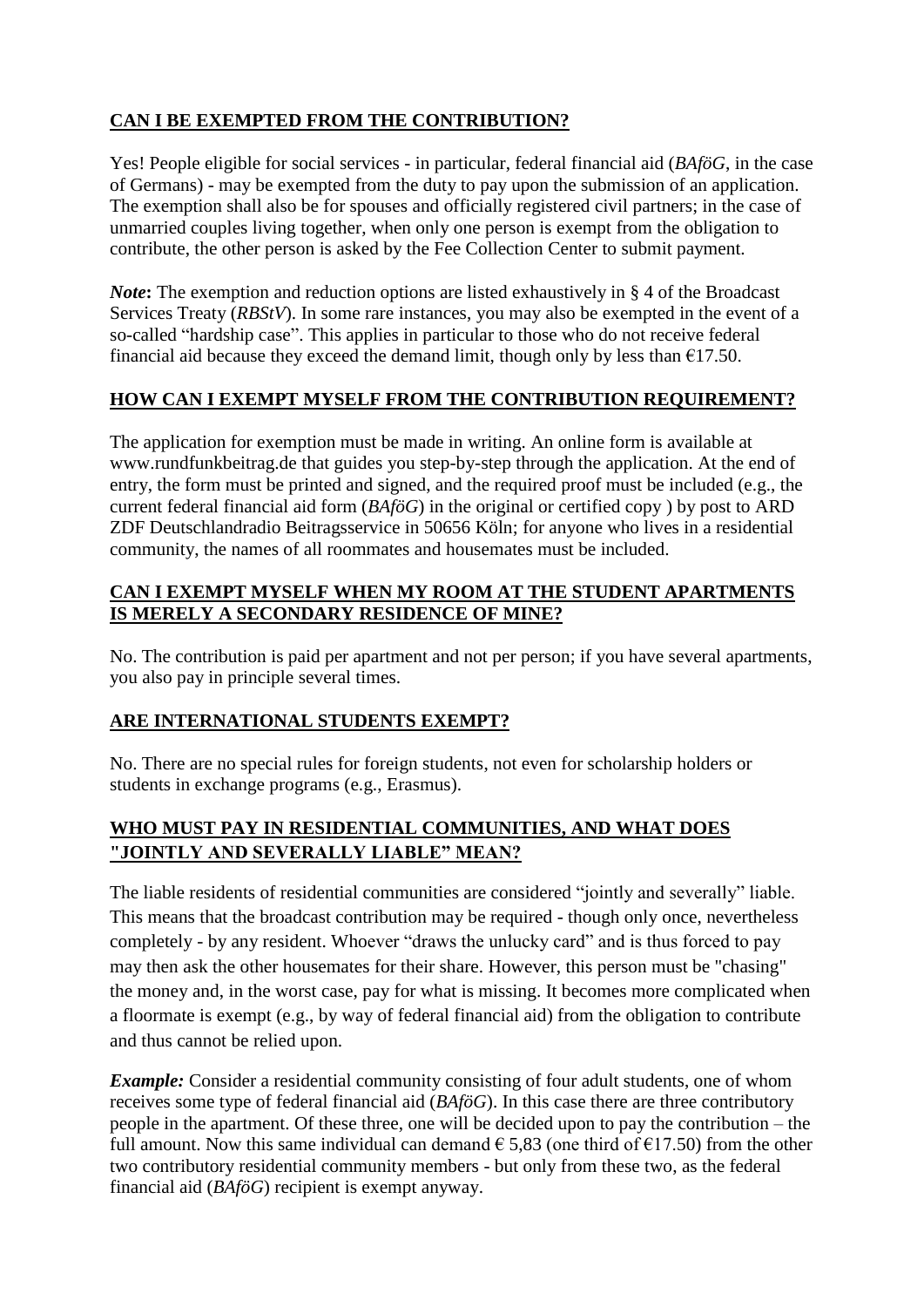### **MAY SHARED FLATS DECIDE WHO PAYS THE CONTRIBUTION?**

Yes! However, if no one in the flat is found, a Fee Collection Center representative may choose.

*Note:* It does not work in the "trick" way that a residential community just designates a federal financial aid (*BAföG*) recipient with the thought that no one will need to pay. The chosen person must be one who is bound to contribute.

# **CAN THE PROPRIETOR - THE STUDENT HOUSING OFFICE (***STUDENTENWERK***) – ASSUME THE BROADCAST CONTRIBUTION AND SPLIT THIS PROPORTIONATE OVER THE RENT OR THE OPERATING COSTS?**

No! That is not possible within rental law.

#### **HOW DO THE BROADCASTING SERVICE ORGANIZATIONS AND THE COLLECTION CENTER CONTRIBUTION HAVE INFORMAMTION REGARDING THE TENANTS?**

Via the registration authorities, as they provide inventory and initial recording of data of all persons of legal age to the appropriate national broadcasting organizations. These data include name, date of birth, marital status, current and last address, and the day you move into the apartment. In addition, the apartment owners themselves have the access and duty to notify the relevant national broadcasters.

*Note:* Indeed the landlord may also be required to provide information concerning the tenants. However, this applies only when it is evidenced that there no other way to determine who lives in a specific apartment, which is likely to be extremely rare.

#### **WHAT INFORMATION AM I OBLIGATED TO PROVIDE?**

Each apartment holder must register independently and communicate changes to his or her own data. This can be done via www.rundfunkbeitrag.de.

*Exception:* This does not apply to residential communities in which another roommate or flatmate is already registered and has paid the premium.